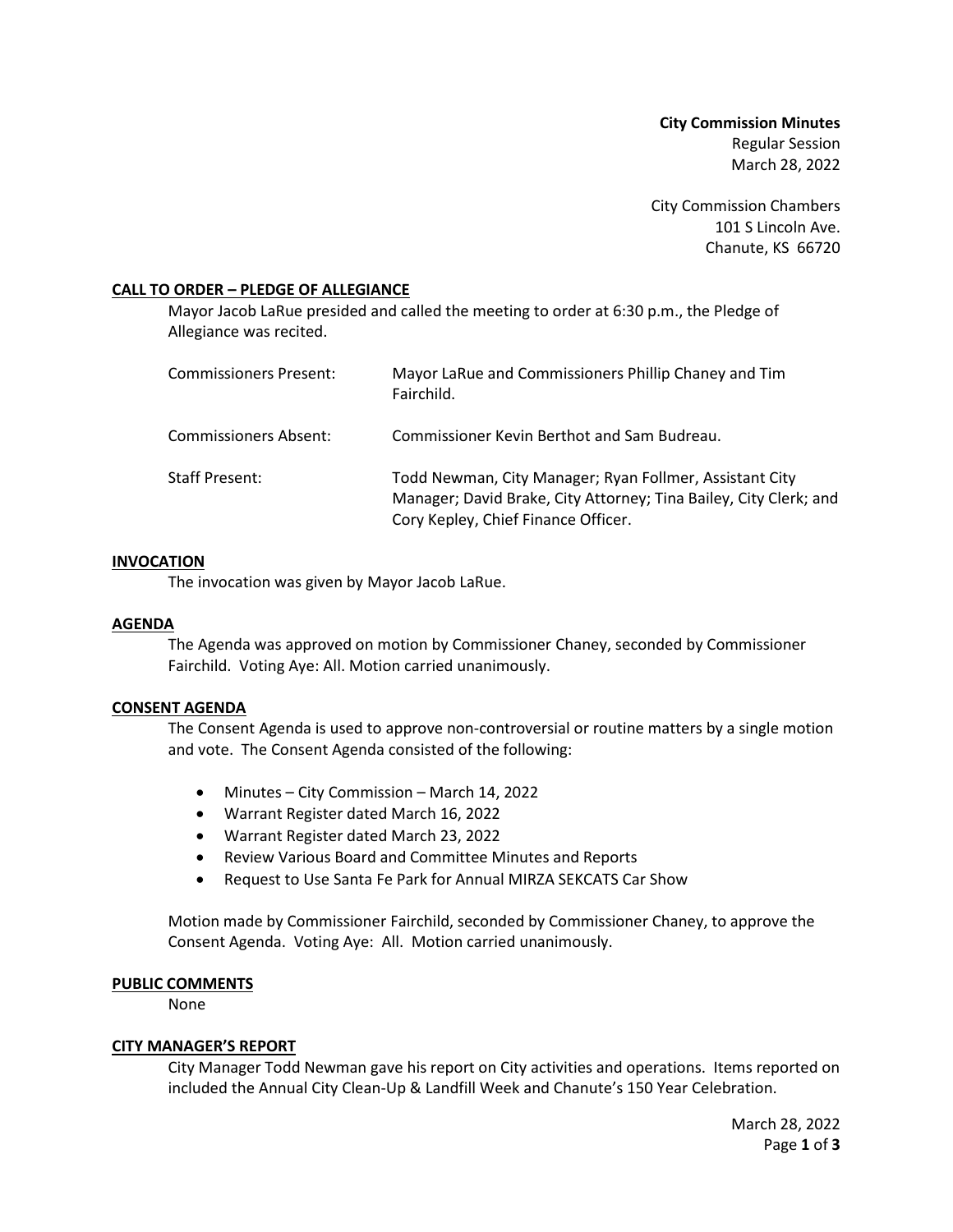General discussion was made. Comments were made by City Manager Todd Newman.

City Commission consensus was to place Chanute's 150 Year Celebration on a future Agenda for further review and discussion.

# **NEW BUSINESS**

# **AVAILABLE CASH**

The City Commission has discussed review of City financials throughout the year.

Chief Finance Officer Cory Kepley provided a brief overview of the City's available cash based on recommendations from GFOA.

General discussion was made. Comments were made by Chief Finance Officer Cory Kepley, City Manager Todd Newman, and City Attorney David Brake.

## **REVIEW OF CAPITAL IMPROVEMENT PROJECTS**

In 2020 the Governing Body laid out a three-year (3) Strategic Plan for Capital Improvements. As City Staff looks forward to this year's budget work sessions, we are looking for any last-minute additions to the CIP List.

City Manager Todd Newman provided a brief overview of the City's Capital Improvement Projects.

General discussion was made. Comments were made by City Manager Todd Newman, City Attorney David Brake, and Assistant City Manager Ryan Follmer.

## **PROPERTY RESOLUTION – 112 SOUTH DENMAN PROPERTY RESOLUTION – 1111 NORTH LEE PROPERTY RESOLUTION – 301 NORTH MALCOLM PROPERTY RESOLUTION – 504 NORTH GARFIELD PROPERTY RESOLUTION – 1008 SOUTH FOREST**

Motion made by Commissioner Fairchild, seconded by Commissioner Chaney, to adopt resolution declaring that the above properties are in violation of Chanute Municipal Codes and authorizing abatement of certain nuisances as presented. Voting Aye: All. Motion carried unanimously.

The Resolutions were assigned: No. 2022-138, No. 2022-139, No. 2022-140, No. 2022-141, and No. 2022-142.

## **COMMISSION COMMENTS**

Commissioner Chaney commented on Santa Fe Lake and erosion control.

General discussion was made. Comments were made by City Manager Todd Newman.

Commissioner Chaney commented on the Santa Fe Park Soccer Fields and additional parking.